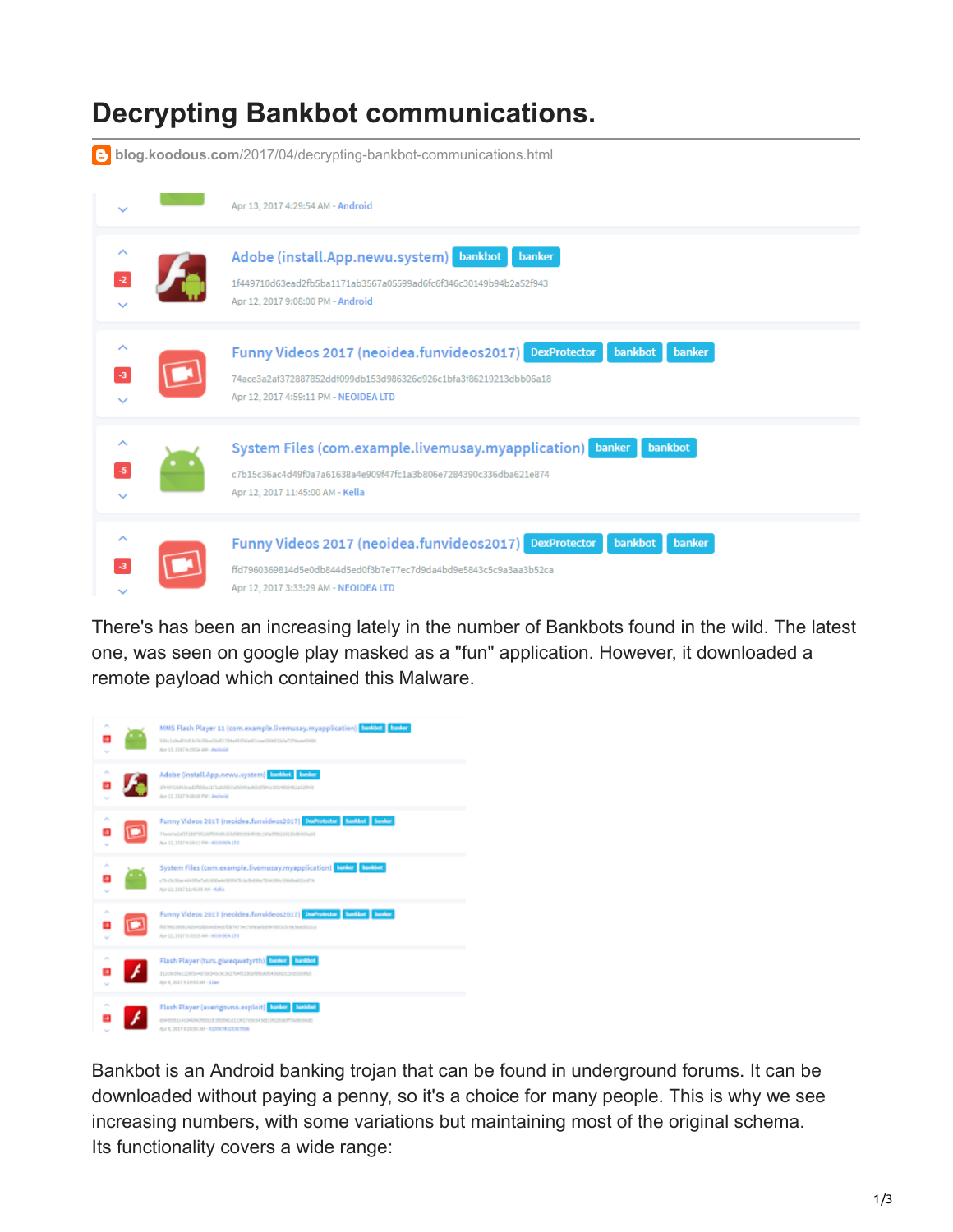- Get device data
- Intercept SMS
- Overlay applications
- Send stolen data to remote C&C

This looks like a normal setup for an Android banking trojan. However, these communactions are taking place under an 'encrypted' schema thus not allowing us to see them. We are releasing a script to decode them given the passwords after a few weeks of testing on different bankbots thanks to the encryption routine in the server-side. (Can be found at the end of the post)

The script requires 2 parameters, the first one being the password and the second one being the payload. Once we get this data, it's easy to retrieve the information.

Say this is our example payload:



And we are given the password *mkleotrghyua* then we just have to introduce this data in the script and we will recover the original information.



And this is it! All comms can be decrypted provided you have the password. You can now get this script **[HERE](https://gist.github.com/ineedblood/01dd714d9dd786f3c05a73aae4dfbaef)!** It has another example payload with other key.